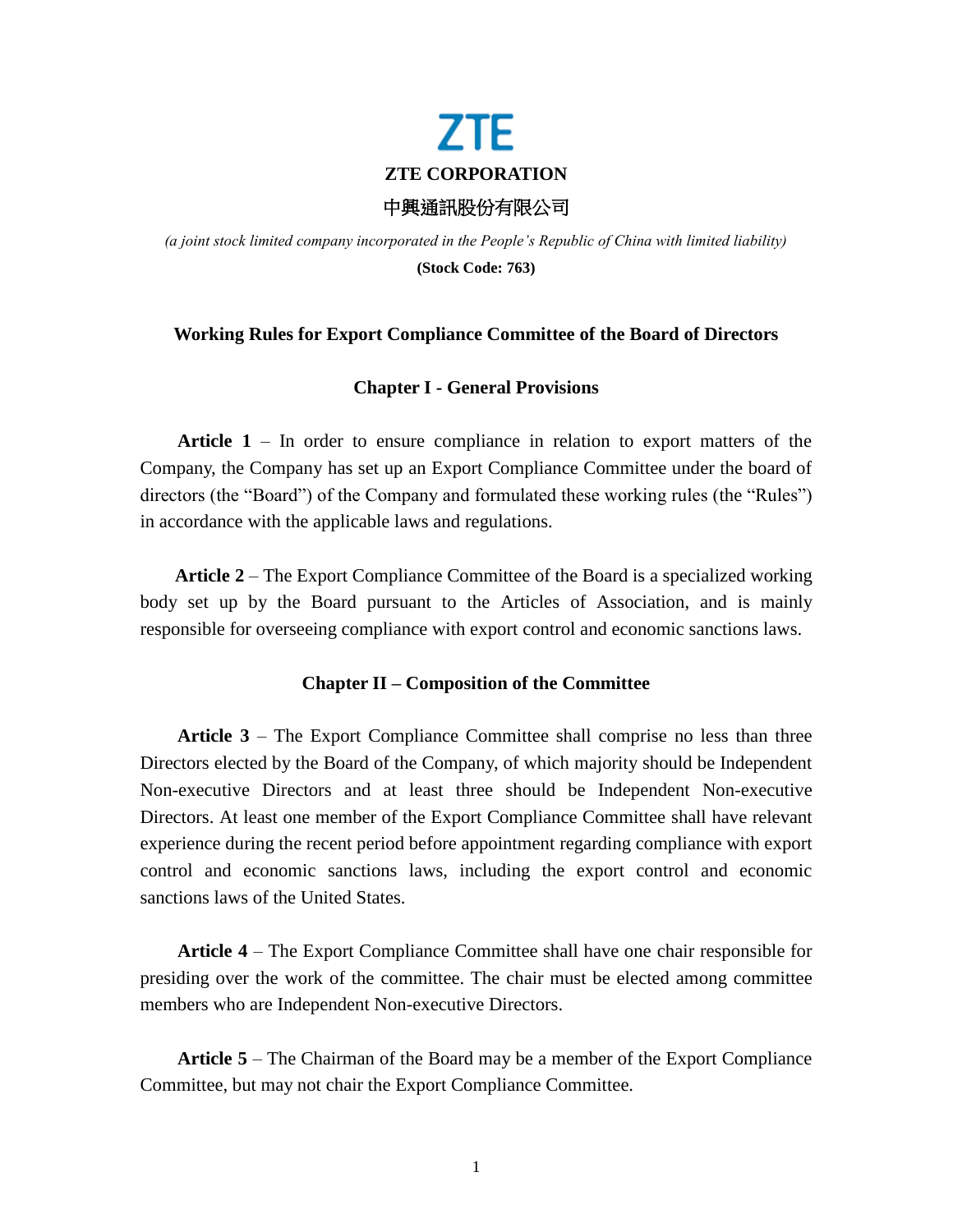**Article 6** – The term of office for a member of the Export Compliance Committee shall be concurrent with the term of his/her directorship. A committee member may be reelected for appointment upon the conclusion of his/her term of office. A committee member shall be automatically disqualified as such if during his/her term of office he/she ceases to be a Director of the Company, and the Export Compliance Committee shall make up the number of committee members in accordance with the provisions set out in Articles 3 to 5 above.

#### **Chapter III - Scope of Authority**

**Article 7** – The principal duties and scope of authority of the Export Compliance Committee shall be:

(i) to understand the adequacy and effectiveness of the internal policies and procedures of the Company and plans for enhancement regarding compliance with export control and economic sanctions laws, including through quarterly reports from the Chief Export Compliance Officer;

(ii) to examine the export control and economic sanctions compliance functions of the Company;

(iii) to receive and review audit reports and any other reports regarding the Company's compliance with applicable export control and economic sanctions laws submitted by the Company's management and any such audit reports or other reports submitted by external auditors and other parties, including but not limited to (a) the Special Compliance Coordinator appointed pursuant to the 7 June 2018 Superseding Settlement Agreement between the Company and the United States Department of Commerce Bureau of Industry and Security, and (b) the third-party compliance monitor appointed pursuant to the 6 March 2017 Plea Agreement between the Company and the United States Department of Justice; and

(iv) to deal with other matters as authorized by the Board.

### **Chapter IV - Resources**

**Article 8** – The Export Compliance Committee shall be provided with sufficient resources for the due performance of its duties. The Export Compliance Committee is authorized by the Board to obtain independent professional opinion from external parties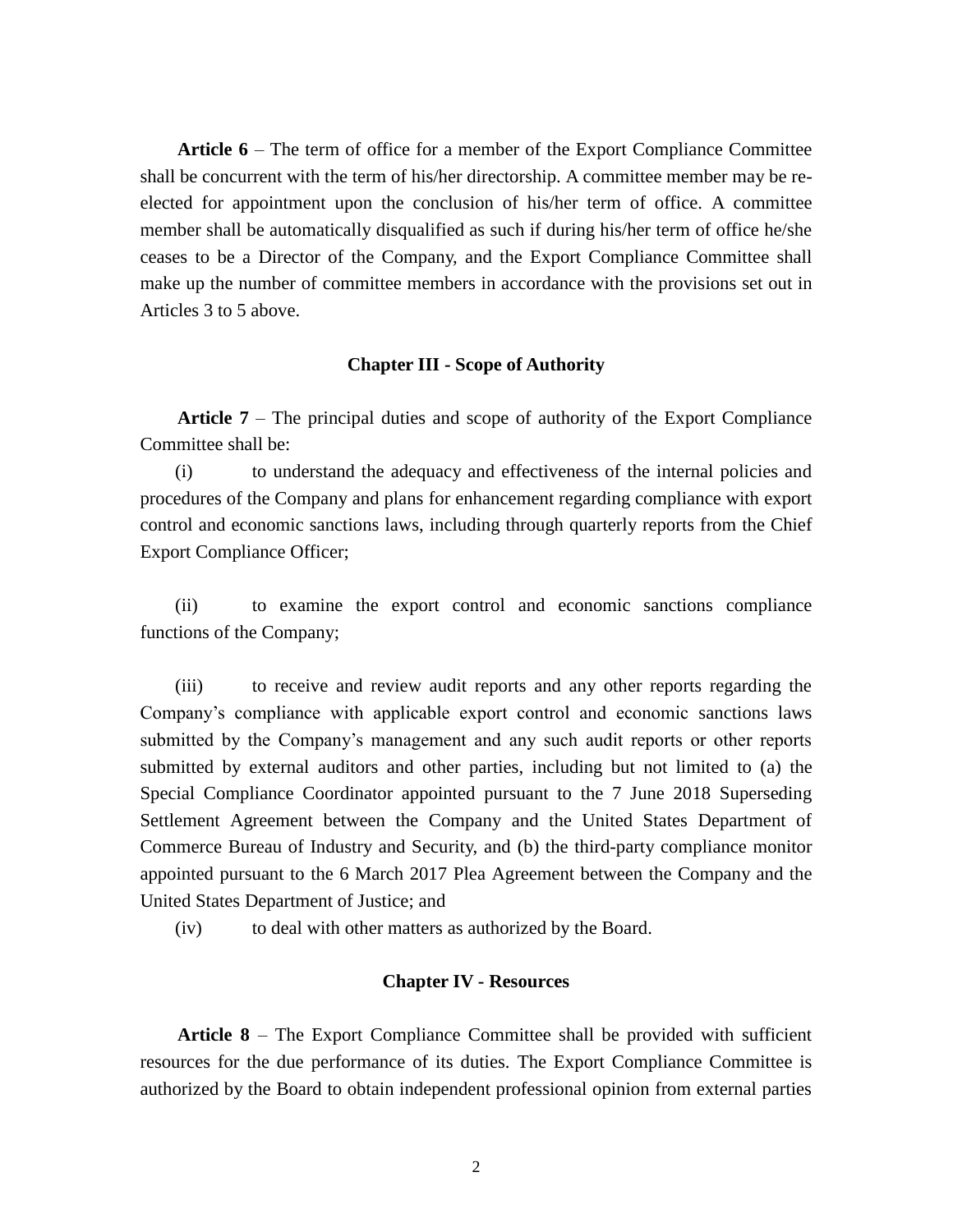if it deems necessary, at the cost of the Company.

**Article 9** – The Export Compliance Committee is authorized to obtain from relevant personnel any information it requires relating to export control, and the relevant personnel shall duly oblige to facilitate the work of the Export Compliance Committee.

### **Chapter V - Rules of Proceedings**

**Article 10** – The Export Compliance Committee shall meet at least four times a year, and a notice of meeting shall be served on all members three days before the meeting is convened. A temporary meeting shall be held immediately for urgent issues. The meeting shall be presided over by the chair, or by another member appointed in case the chair is absent for any reason.

**Article 11** – The Export Compliance Committee meeting shall only be held with more than half of the members attending; each member shall have one vote; resolutions of the meeting shall be adopted with a majority vote from the full committee.

**Article 12** – An Export Compliance Committee meeting may be convened by way of physical meetings, video conferences, conference calls or other electronic means.

**Article 13** – Voting at an Export Compliance Committee meeting shall be conducted by way of a show of hands in case of a physical meeting and by way of signing resolutions through facsimile in case of a meeting convened through communication devices.

**Article 14** – Other Directors, Supervisors, senior management personnel of the Company and external parties with relevant experience and expertise may be invited to attend the meeting of the Export Compliance Committee as non-voting attendees where necessary.

**Article 15** – The procedures of convening an Export Compliance Committee meeting, method of voting and resolutions passed by such meeting must be in accordance with provisions of applicable laws, regulations, the Articles of Association and the Rules.

**Article 16** – Records of an Export Compliance Committee meeting shall be kept and members attending the meeting shall sign against the minutes of meeting; the minutes of